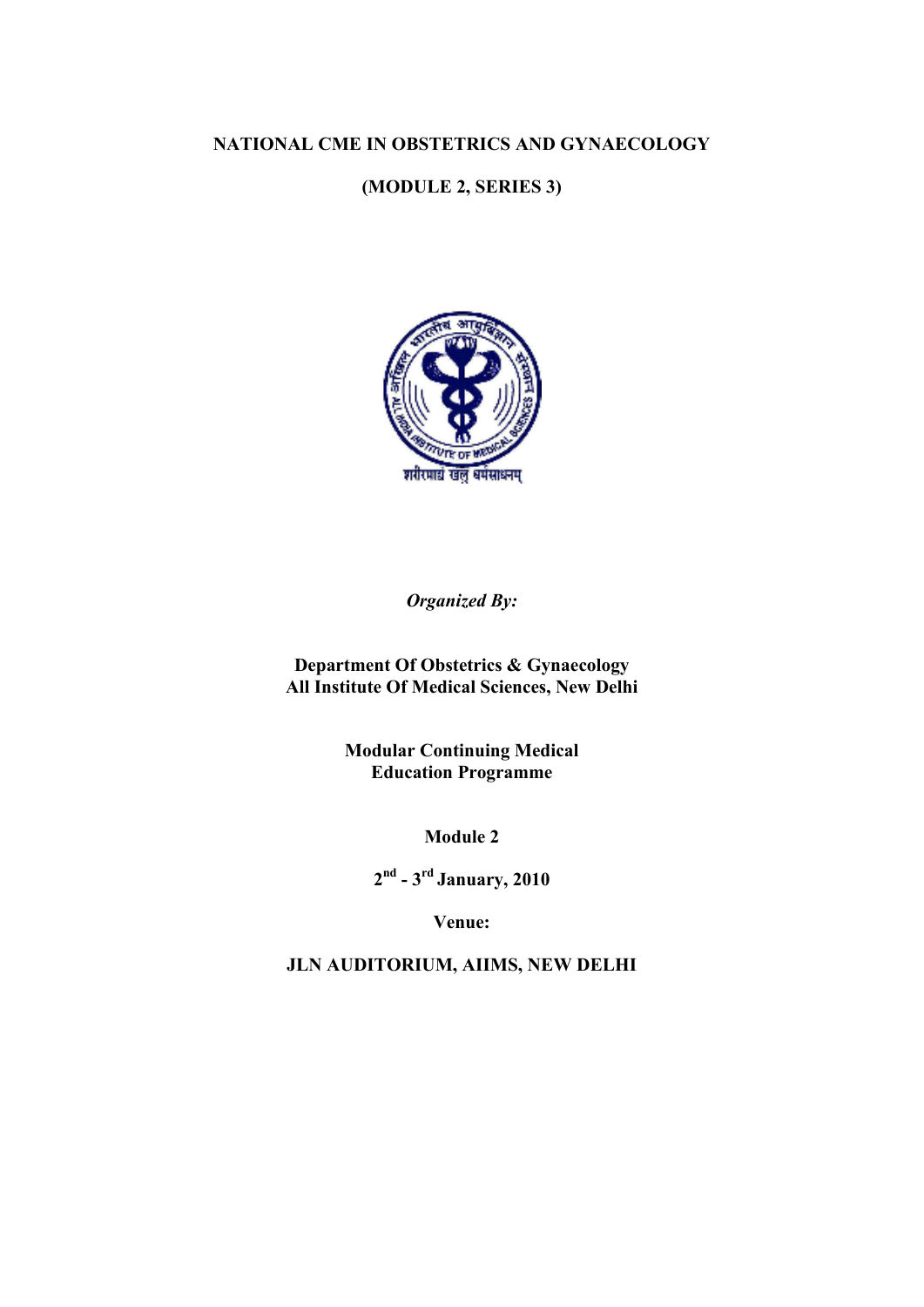

# **NATIONAL CME OBSTETRICS AND GYNAECOLOGY (MODULE 2, SERIES 3) 2 rd & 3 rd January , 2010 Venue: JAWAHAR LAL AUDITORIUM AIIMS, NEW DELHI Organized by DEPARTMENT OF OBSTETRICS & GYNAECOLOGY ALL INDIA INSTITUTE OF MEDICAL SCIENCES, NEW DELHI**

# **ANNOUNCEMENT**

#### **Dear Friends,**

It gives us great pleasure to invite you to the National CME in Obstetrics and Gynecology Module 2 series 3 at AIIMS, New Delhi on  $2^{nd}$  &  $3^{rd}$ , January 2010.

Building on the success of our previous CMEs, the Department of Obstetrics and Gynecology takes you a step further with the third series of module two, designed to facilitate the postgraduate teaching programme. The modules have been planned to comprehensively cover the entire post graduate syllabus over three years as is expected from candidates in MD, DGO and DNB courses. This CME is focusing on various important **Obstetric and Gynecological Conditions**. The topics to be covered during the CME are on the website: www.aiims.edu, www.aiims.ac.in

This CME provides a plethora of academics both basics and advanced through lectures and case presentations. We are essentially conscious to update these modules with recent advances from literature, and are inclined to problem-based learning activities. This CME is not just to facilitate postgraduates from teaching hospitals but of interest to obstetrician-gynecologists affiliated to private institutions and those in research post.

We hope that you make the most out of this extensive academic exercise through active interaction. We suggest you to reserve these dates on your monthly agenda well in advance.

We look forward to your participation in making this CME a grand success.

Thanking You,

**Prof. Suneeta Mittal Dr. J.B. Sharma** 

Convenor Conventries Conventries and Conventries Conventries Conventries Conventries Conventries Conventries Conventries Conventries Conventries Conventries Conventries Conventries Conventries Conventries Conventries Conve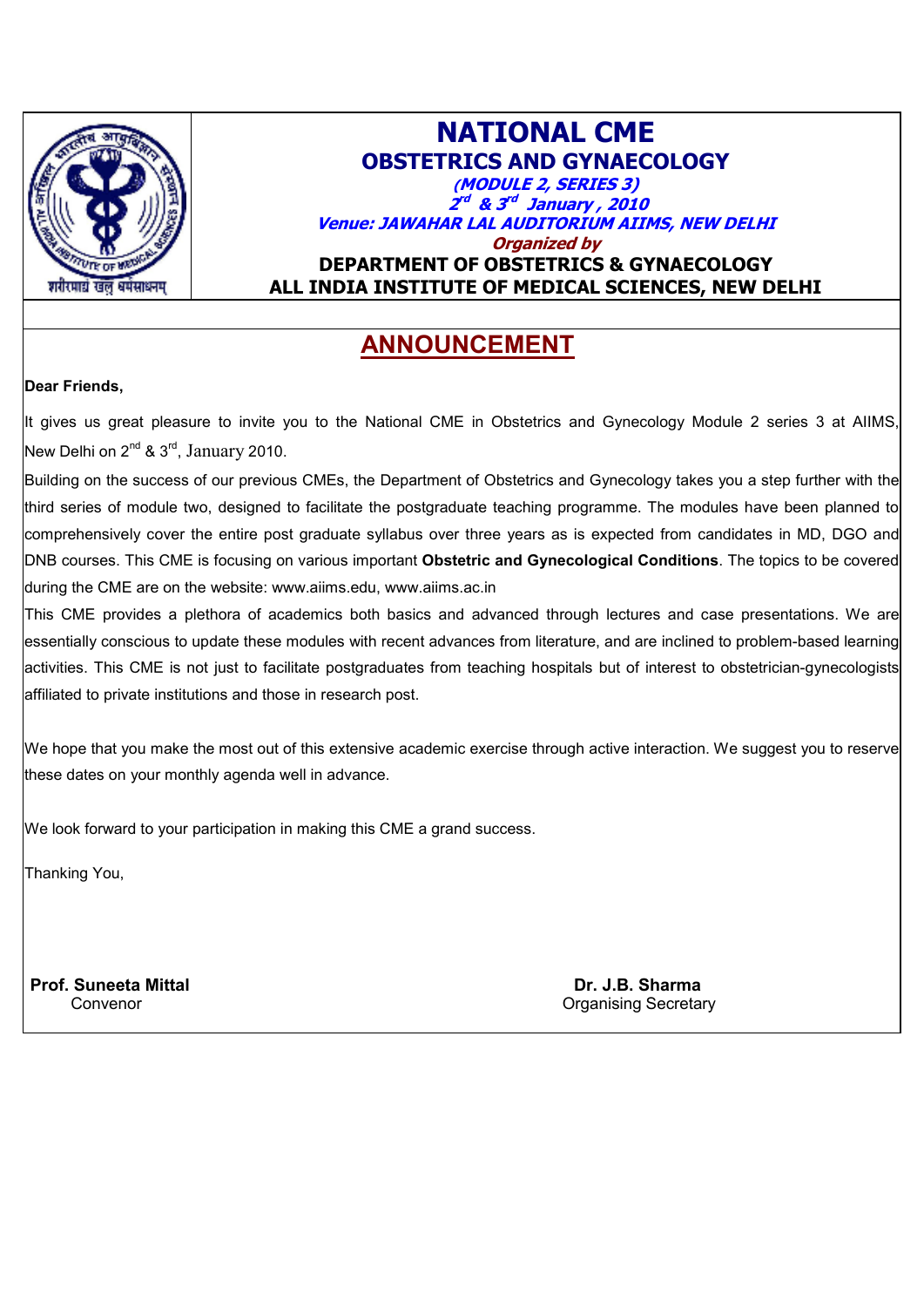

# **NATIONAL CME IN OBSTETRICS AND GYNAECOLOGY**

**(MODULE 2, SERIES 3) 2 nd & 3 rd January , 2010 Venue:- JAWAHAR LAL AUDITORIUM AIIMS, NEW DELHI**

**Organized by** 

# **DEPARTMENT OF OBSTETRICS & GYNAECOLOGY ALL INDIA INSTITUTE OF MEDICAL SCIENCES, NEW DELHI**

# **SCIENTIFIC PROGRAMME**

# **DAY 1 (Saturday, 2nd January, 2010)**

08.30 -9.00AM Registration

- 09.00-9.45 AM Preterm Labour, Preterm Premature Repture of Membranes Dr. Vatsla Dadhwal (AIIMS)
- 09.45-10.30 AM Abortions, Recurrent Pregnancy Loss Prof. Deepika Deka (AIIMS)
- **10.30-11.00 AM TEA**
- 11.00-11.45 AM Hypertensive Disorders in Pregnancy Dr. Neerja Bhatla (AIIMS)

# 11.45 AM-12.30 PM Introduction to Reproductive Health Library & Evidence Based Health Care (EBHC) Prof. Suneeta Mittal (AIIMS)

12.30-1.15 PMExternal Cephalic Version and Breech Delivery Dr. Chitra Raghunadan (LHMC)

# **01.15- 2.00 PM LUNCH**

- 02.00-02.45 PM Abnormal Cephalic and Occipito Posterior Presentation Prof.S. Batra (MAMC)
- 02.45-03.30 PM Macrosomia, Shoulder Dystocia Prof. Reva Tripathi (MAMC)
- 03.30-4.30 PM Case Discussion (Obstetrics ) Prof. Usha Manaktla (MAMC), Prof. S. Salhan (Safdarjang Hospital)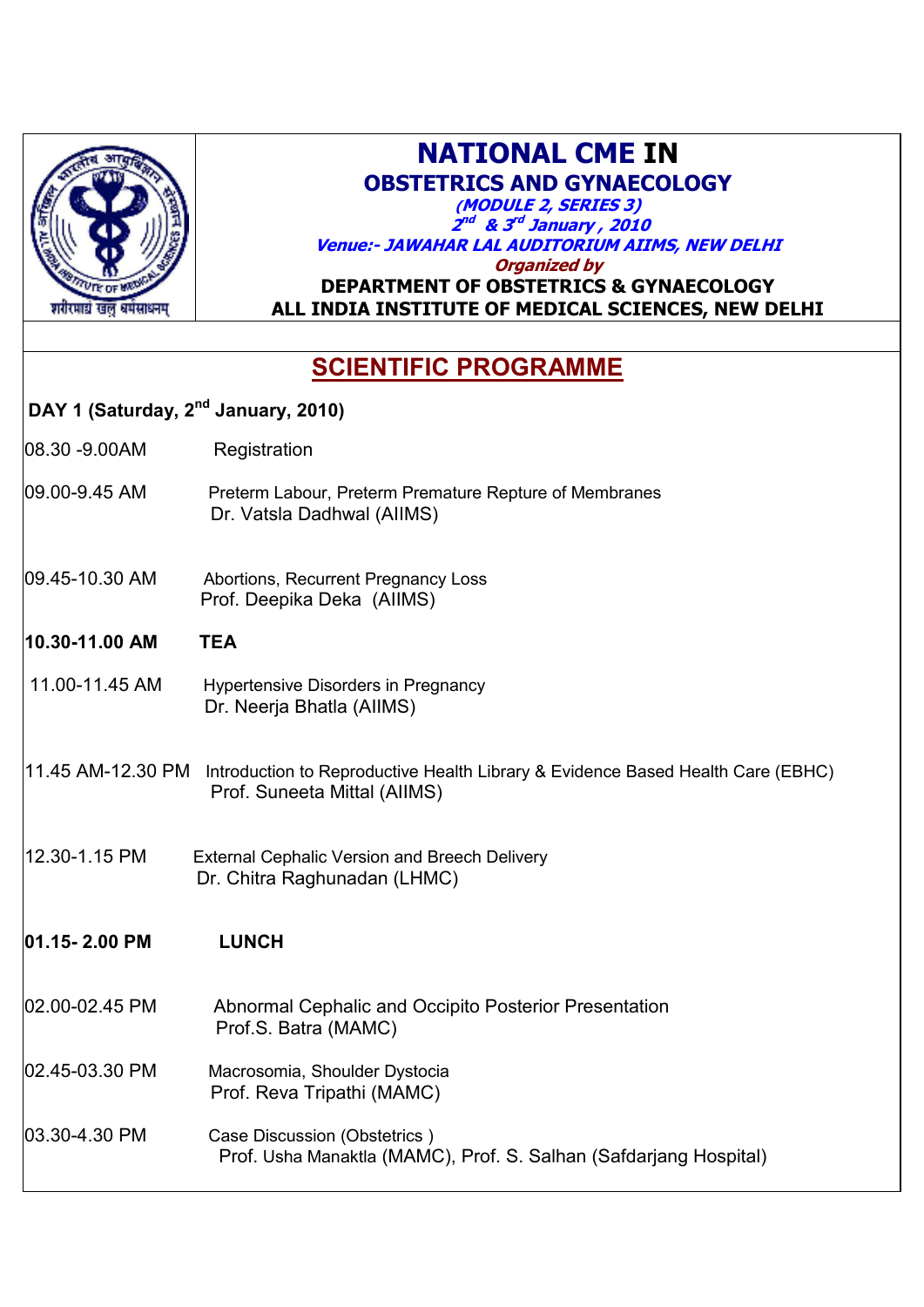| DAY 2 (Sunday $3^{rd}$ January, 2010) |                                                                                                                                                                                                                                                       |
|---------------------------------------|-------------------------------------------------------------------------------------------------------------------------------------------------------------------------------------------------------------------------------------------------------|
| 08.30-9.00 AM                         | Registration                                                                                                                                                                                                                                          |
| 09.00-09.45 AM                        | Approach to the Patient with Infertility<br>Dr. Neeta Singh(AllMS)                                                                                                                                                                                    |
| 09.45-10.30 AM                        | <b>Genital Tuberculosis</b><br>Dr. J. B. Sharma (AllMS)                                                                                                                                                                                               |
| 10.30-11.00 AM                        | <b>TEA</b>                                                                                                                                                                                                                                            |
| 11.00-12.00 PM                        | Panel: Assisted Reproductive Techniques<br>Moderator- Prof. Suneeta Mittal<br>Panelist- Dr. Abha Majumdar (Ganga Ram Hospital)<br>Dr. S.N. Basu (Jaipur Golden Hospital)<br>Dr. Sonia Malik (Southend IVF Center), Dr. Kaberi Banerjee (Max Hospital) |
| 12.00-01.00 PM                        | New FIGO Classification for Carcinoma Cervix, Carcinoma Endometrium and<br>Carcinoma Vulva<br>Prof. S. Kumar (AIIMS)                                                                                                                                  |
| 01.00-2.00 PM                         | <b>LUNCH</b>                                                                                                                                                                                                                                          |
| 02.00-02.45 PM                        | <b>Hysteroscopic Surgeries for Infertility</b><br>Dr. K.K Roy (AllMS)                                                                                                                                                                                 |
| 02.45-03.30 PM                        | Laparoscopy Surgeries for Infertility<br>Prof. Alka Kriplani (AIIMS)                                                                                                                                                                                  |
| 03.30-04.30 PM                        | Case Discussion (Gynae)<br>Dr. Smiti Nanda (PGIMS, Rohtak), Dr. Neerja Goel (UCMS)                                                                                                                                                                    |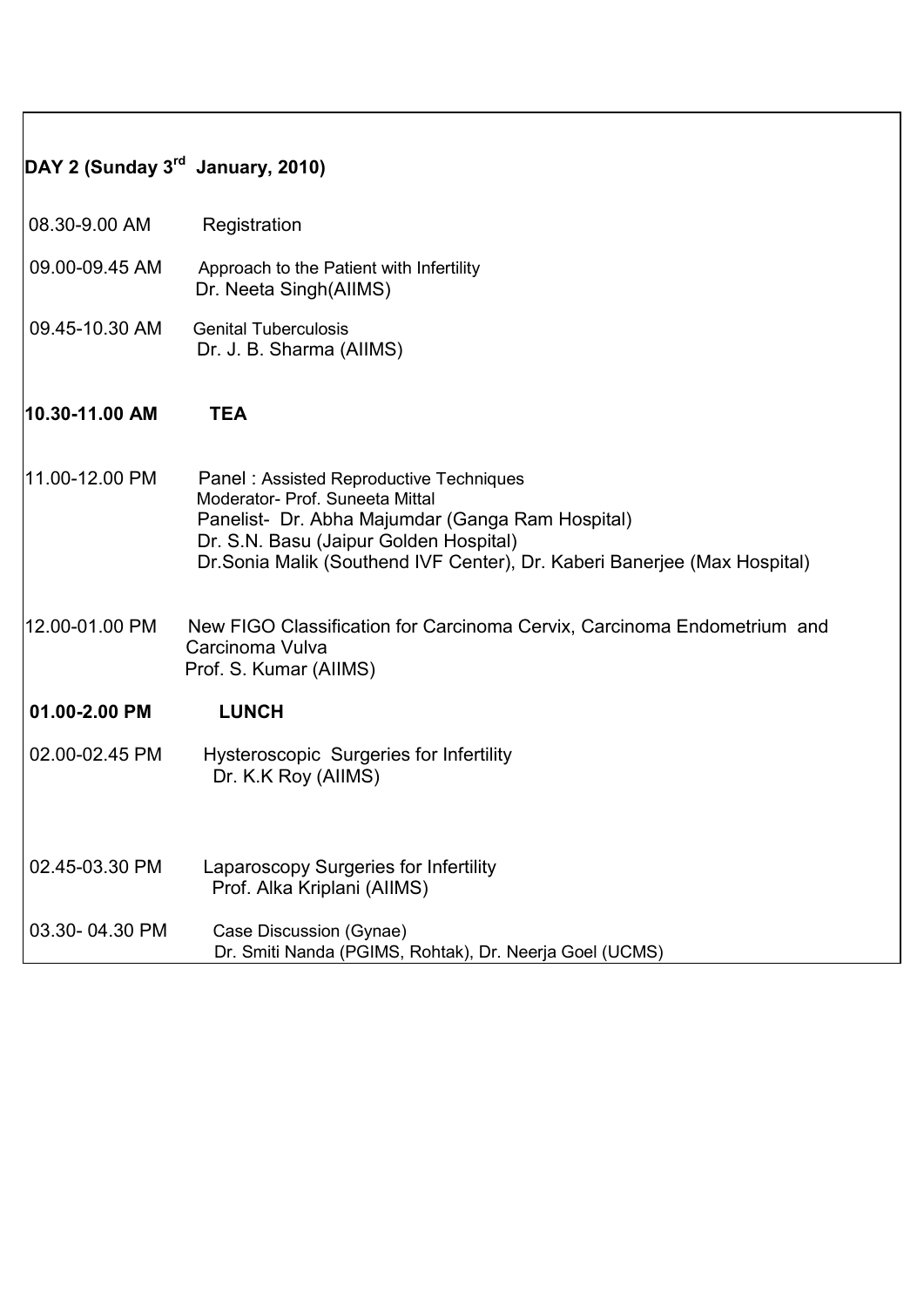

# **NATIONAL CME IN OBSTETRICS AND GYNAECOLOGY**

**(MODULE 2, SERIES 3) 2 nd & 3 rd January , 2010 Venue: JAWAHAR LAL AUDITORIUM AIIMS, NEW DELHI Organized by DEPARTMENT OF OBSTETRICS & GYNAECOLOGY**

**ALL INDIA INSTITUTE OF MEDICAL SCIENCES, NEW DELHI**

# **REGISTRATION FEE**

**For all six modules** Rs. 5000/-

**Single module Post –Graduate Students and Delegates ≤ 7 years since MBBS**

| Registration by 30 <sup>th</sup> November | Rs. 1000/- |
|-------------------------------------------|------------|
| Late/Spot                                 | Rs. 1200/- |

#### **Post –Graduate Students and Delegates ≥ 7 years since MBBS**

| Registration by 30 <sup>th</sup> November | Rs. 1200/- |
|-------------------------------------------|------------|
| Late/Spot                                 | Rs. 1500/- |

**Single Day Registration** 

Registration by 30<sup>th</sup> November **Rs. 600/-**<br>Late/Spot Rs. 800/-Late/Spot

**CME Credit hours (DMC)**-11 hours per Module (Course manual not guaranteed for spot registrants)

Send Registration Form to Secretariat The Organising Secretary Room No. 3075, 3082, 3<sup>rd</sup> Floor, Teaching Block, Department of Obstetrics and Gynecology All India Institute of Medical Sciences, Ansari Nagar, New Delhi -110 029 Contact person at the Secretariat: **Mrs. Meenu Anand** (Ph. 26593378, 26589665) For further information about the modules<br>Website: www.aiims.edu. www.aiim www.aiims.edu, www.aiims.ac.in Email: ibsharma2000@gmail.com Mobile: 9868397309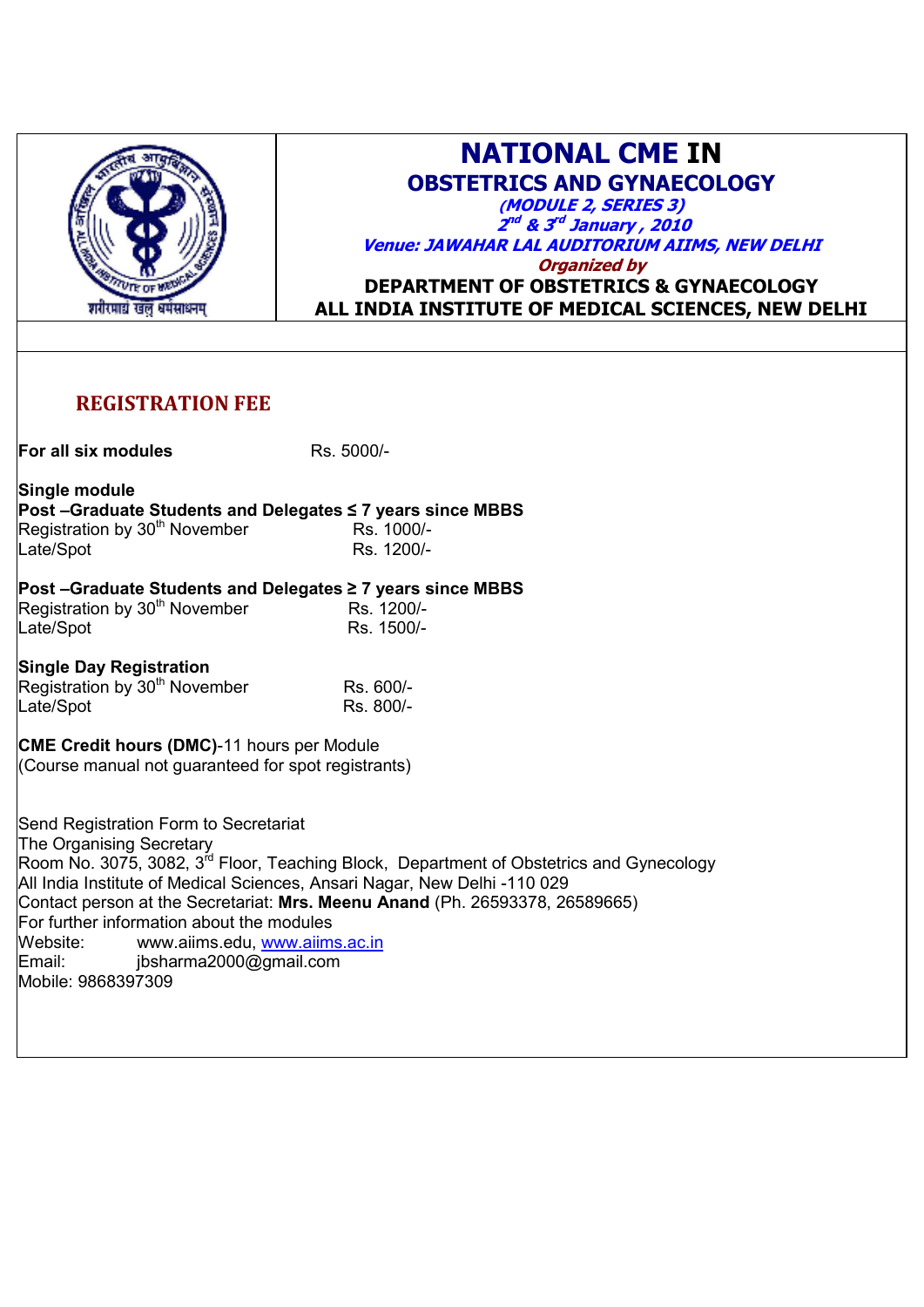# **REGISTRATION FORM**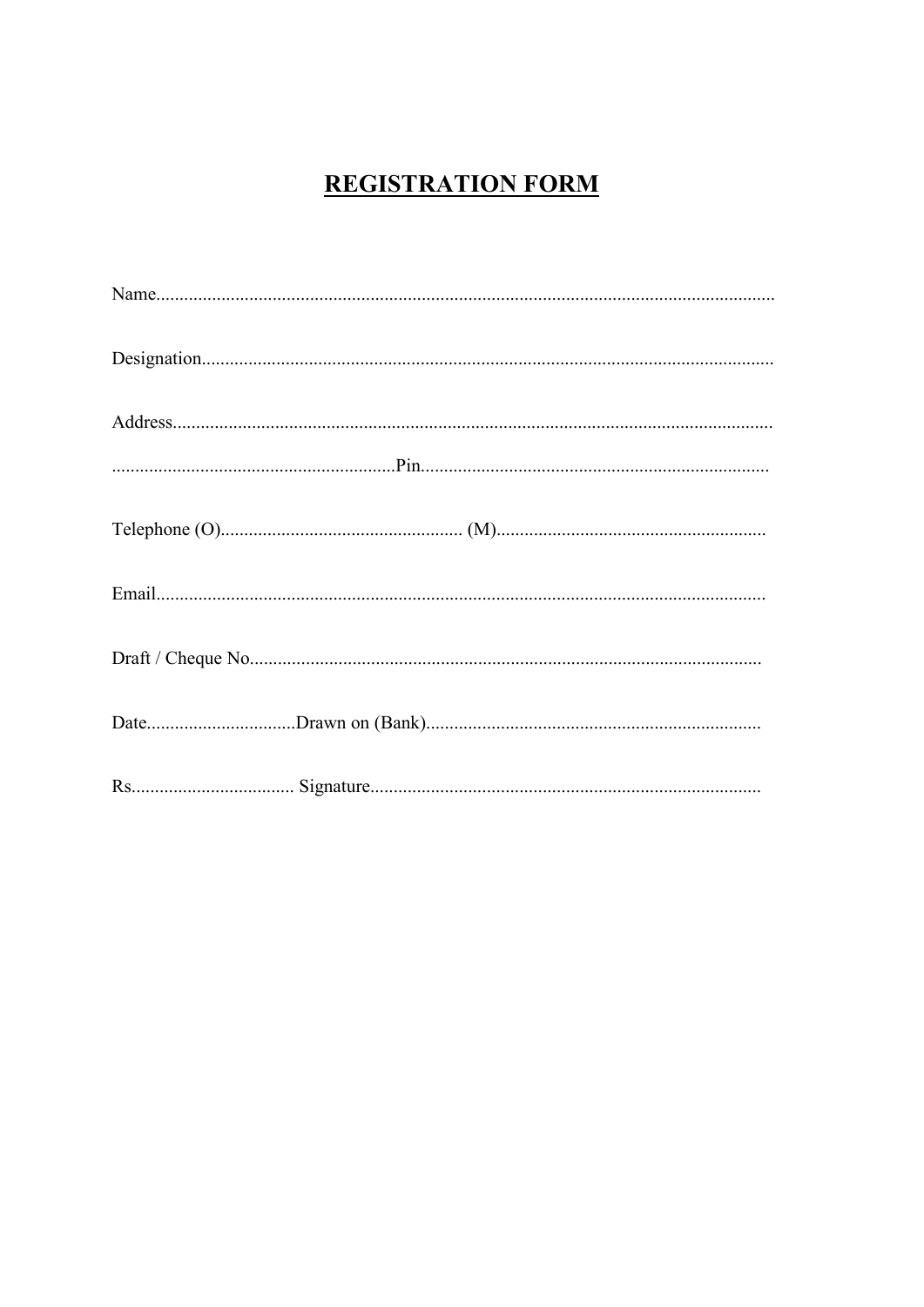

# **NATIONAL CME**

**OBSTETRICS AND GYNAECOLOGY** 

**(MODULE 2, SERIES 3) 2 nd & 3 rd January , 2010, JAWAHAR LAL AUDITORIUM AIIMS, NEW DELHI**

**Organized by** 

**DEPARTMENT OF OBSTETRICS & GYNAECOLOGY ALL INDIA INSTITUTE OF MEDICAL SCIENCES, NEW DELHI**

# **ORGANISING COMMITTEE**

#### **CONVENOR**

Prof. Suneeta Mittal Tel. 26593378

#### **Org. Secretary**

Dr. J.B. Sharma Tel. 26589665

**Treasurer**

Dr. Neena Malhotra Tel. 26593361

#### **Executive Members**

Prof. Alka Kriplani Prof. Sunesh Kumar Prof. Deepika Deka<br>Dr. K.K.Roy Dr. Vatsla Dadhw Dr. Nutan Agarwal Dr. Neeta Singh Dr. Pradeep Garg **Dr. Rohini Sehgal**<br>Dr. V.L.Jindal **Dr. K** Pushpalatha

Dr. Vatsla Dadhwal Dr. K Pushpalatha Dr. Anupama Bahadur Dr. Meenakshi Shankar Dr. Sumanna G Dr. Lakveer Malhotra

#### **Registration procedure:**

 You may register in advance for all six modules or for each module separately. Kindly send a bank draft in favour of "National CME in Obst/Gynae: payable at New Delhi (please note that unregistered participants will not be allowed inside the hall).

 Students will have to arrange for their, own travel and accommodation. Many safe hotels, guest houses, etc are available near AIIMS at reasonable rates.

> **Send registration form to Secretariat:** The Organising Secretary

Room No. 3082,, 3<sup>rd</sup> Floor, Teaching Block Dept. of Obstetrics and Gynaecology **All India Institute of Medical Sciences Ansari Nagar, New Delhi-110029**

**For further information about any module:**

website: www.aiims.edu

www.aiims.ac.in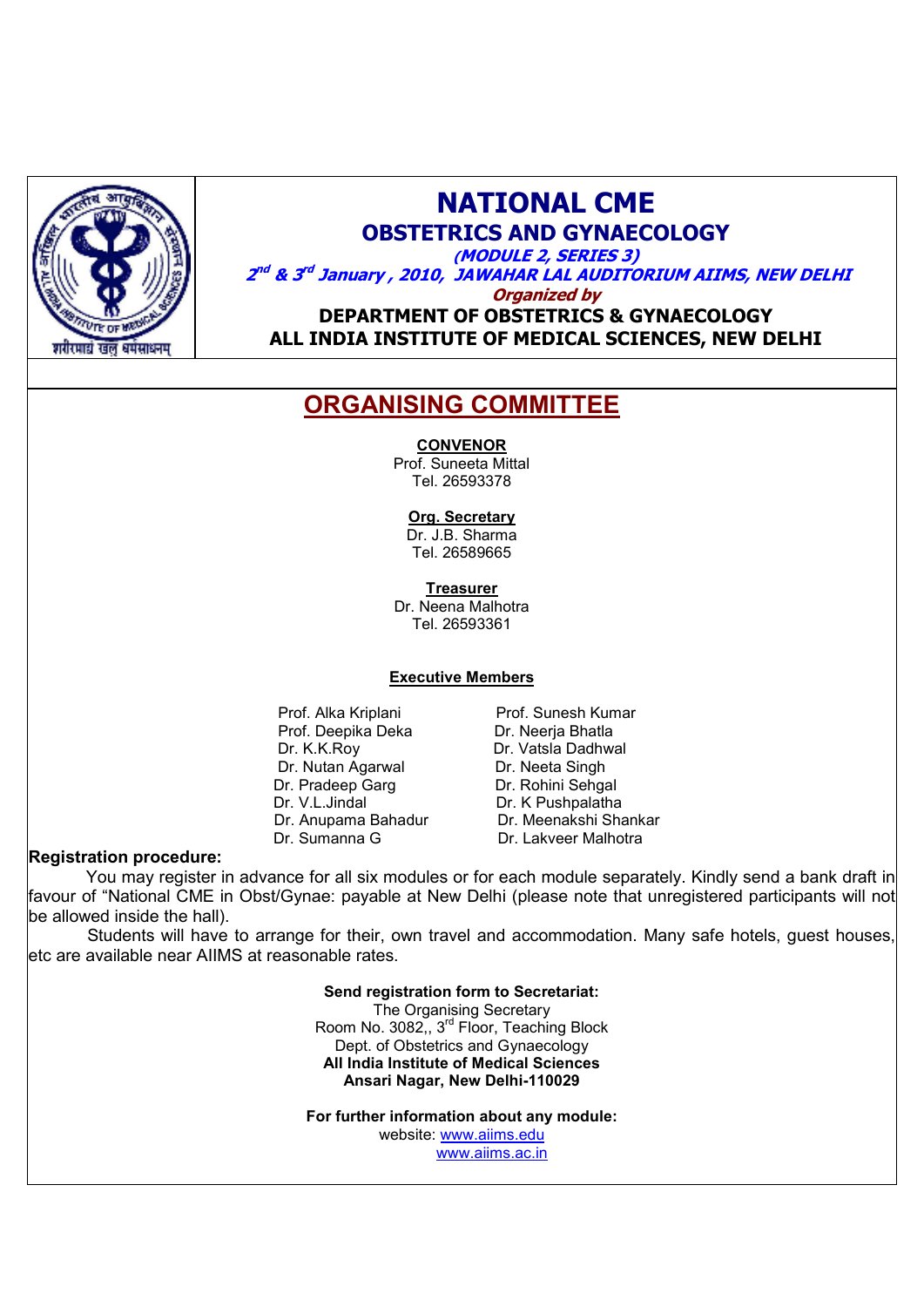### *Module 1*

**(Day 1)**  \*Medications During Pregnancy and Teratogens \*Antepartum Fetal Monitoring **\***Intrauterine Growth Restriction \*Obesity in Obstetrics and Gynaecology \*Practice of Evidence Based Medicine. Concept of WHO RHL \*Application of Forceps and Ventouse \*Hepatitis in Pregnancy \*Case Discussion: Obstetrics

#### **(Day 2)**

\*Reproductive Tract Infections \*Mullerian Duct anomalies **\*Panel:** Gestational Trophoblastic Disease \*Management of Vault Prolapse \*Abdominal and Vaginal Hysterectomy \*Ectopic Pregnancy \*Prenatal Diagnostic Procedures

\*Case Discussion: Gynaecology

# *Module 3*

#### **(Day 1)**

- \* Hyperprolactinaemia
- \* Primary and secondary amenorrhoea
- \* Hirsutism
- \* Intersex
- \* Hysteroscopy
- \* Ultrasonography in Gynaecology
- \* Case discussion (Gynae)

#### **(Day 2)**

- \* Induction and augmentation of labour
- \* Intrapartum fetal monitoring
- \* Neonatal resuscitation and common neonatal problems
- \* Caesarean section and caesarean hysterectomy
- \* Obstetric anaesthesia and analgesia
- \* Introduction to WHO-RHL
- \* Case discussion (Obs)

# *Module 4*

#### **(Day 1)**

- \* Heart disease in pregnancy
- \* Pregnancy with renal disease
- \* Diabetes in pregnancy
- \* Obstetric ultrasound
- \* Prenatal diagnostic procedures
- \* Liver disorders in pregnancy
- \* Video: Techniques of caesarean section